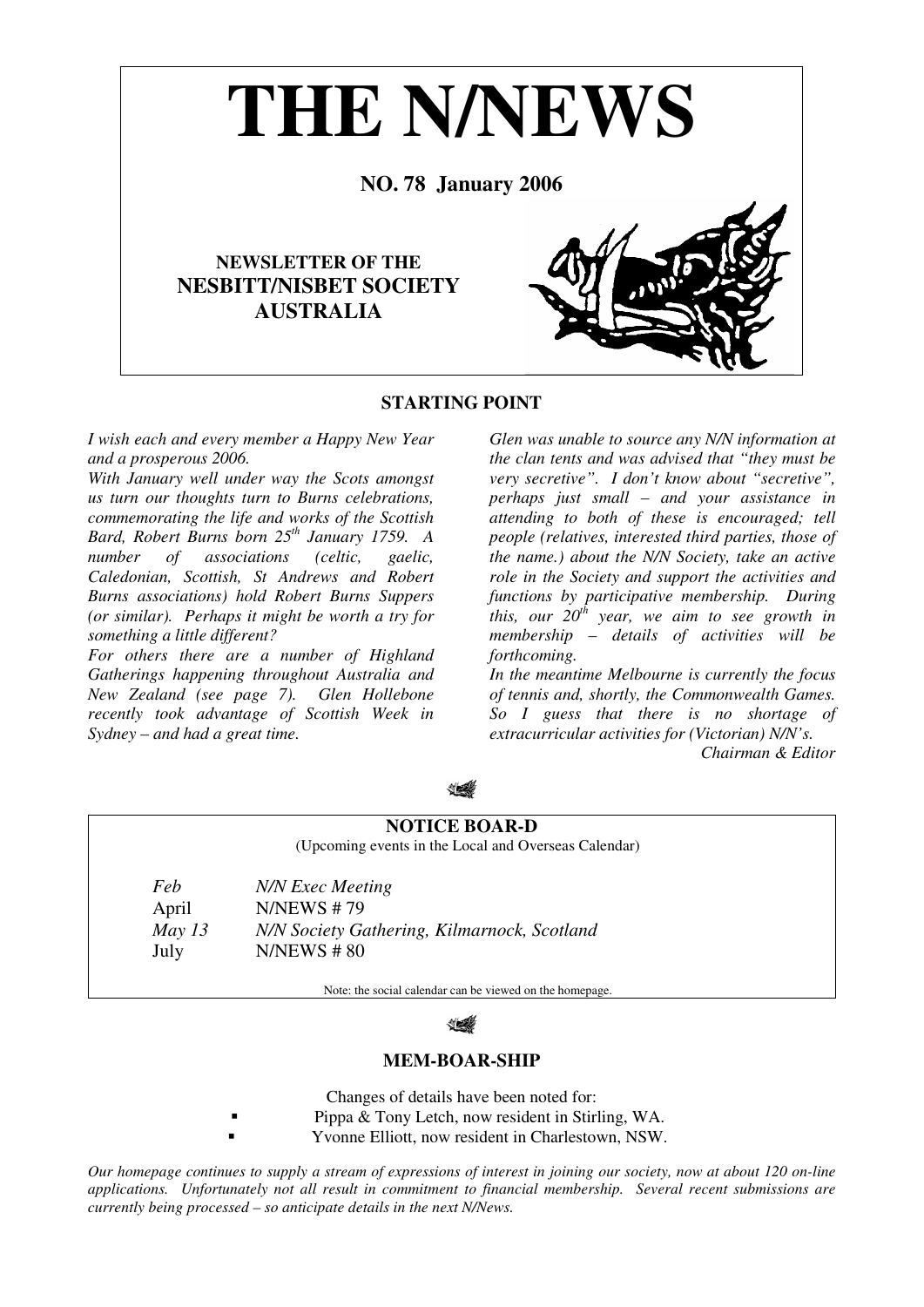*The recent mail out of Annual Subscriptions for 2005/06 has indicated that a number of members had forgotten to advise of change of addresses, e-mail addresses and presumably other snippets, all of which we would be glad to receive so that we do not lose contact. Changes can be submitted via our homepage or by mail to our secretary. Thanks to members who have responded promptly to the 2005/06 Annual subscriptions and the NZ members who have responded to the NZ administrator, John Nesbit. Any notices, snippets, items or queries can also be forwarded via our regional contact officers (details on back page of N/News).* 



## **(NES)-BITS & PIECES**

*The following items are extracts from articles in the Nesbitt/Nisbet UK Society Newsletter Volume XXII No 3, Autumn 2005 (with page numbers in bracketed italics).* 

## **Nisbet Tower Eyemouth Opening** *(pages 4 – 6)*

*N/News 70 page 2 featured an article on Gunsgreen House and the proposed restoration works to be undertaken. Graham & Alice Nisbet attended the opening of Nisbet Tower at Gunsgreen House, Eyemouth on Sunday 18th September 2005 at the invitation of the Friends of Gunsgreen House. They were given a tour and an update on the tower conversion.* 

'The tower has now been completed and has been turned into a self catering accommodation for 2 people …. The transformation into accommodation is amazing & will be available for let by a holiday home/cottage company from April 2006, I hope to publish these details in our next (UK) newsletter.'

*The following notes are from the report by the Gunsgreen House Trust* 

## **The restoration of the tower**

In tackling this small and near-derelict building, the Trust has had to meet two sets of requirements: the historic fabric of the building had to be conserved and put in a sound condition and an appropriate use had to be found for the tower that would give it a living future and permit the property to contribute to the income of the Trust. For these reasons, the work on the tower has had to be conducted on two distinct levels (i) careful architectural conservation as far as regards the exterior and (ii) a total redevelopment of the interior to provide modern living accommodation in the form of a small two-storey cottage. The impact of the redevelopment of the interior on the outside has been limited to the creation of three new windows. Two are traditional sash windows: one is to light the bedroom on the ground floor and has been placed directly below the line of the window put in during the nineteenth century which had later been cut down; the second is placed above the carriage arch, facing back towards the town and harbour. The third new window is a long line of modern lights placed immediately under an overhanging roof. The long window gives light to the kitchen, dining and sitting areas on the upper floor of the building and provides a view, from the tower towards the hillside and links. On the west side, facing the town, a small round window has been opened in the circular recess at the top of the crossed arrow slit. This provides a glimpse down towards the town from the side of the short staircase that rises directly into the upper room.

**\*\*\***

## **Bob's N/N Snippets** by Bob Nesbitt of Perth, Scotland *(page 10)*

On 25<sup>th</sup> September I went to Strathallen School, open as part of the 'doors open day' scheme.

This has been a school since 1920 but was previously known as Freeland House, owned by the Ruthven family.

It was owned by James, third Lord Ruthven, and was rebuilt and altered in 1733 by the architect, John Douglas. Apparently this was done for his wife Janet Nisbet, daughter of William Nisbet of Dirleton. She was also the sister of Wilhelmina Nisbet, who in 1747 married David Leslie, who subsequently became Earl of Leven.

Unfortunately the house was partially burnt down in 1750 and was rebuilt to the design of the architects William Burn and Edward Blore (the architect of Buckingham Palace).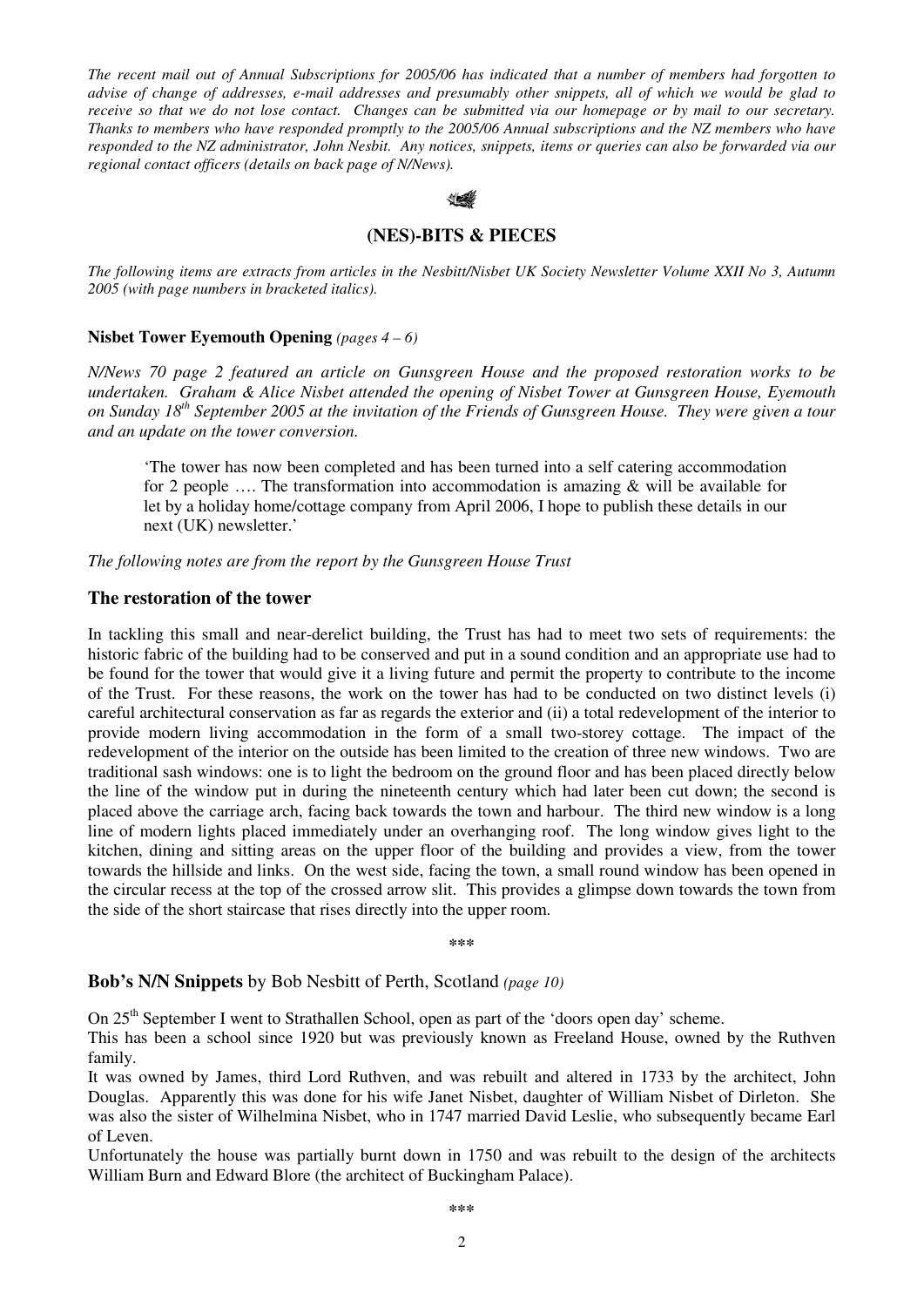## **DNA Revealed** by Graham G Nisbet *(pages 16 & 17)*

*Graham had the 37 marker DNA test carried out to assist with the building of the N/N database, hoping to identify possible links to other members. The results tabulated below indicate the following:* 

- *Graham has connections to some of the American N/N's, but not as close as amongst themselves.* 
	- *The extra detail that may be gleaned from the 37 marker test over the 12 & 25 marker tests.*

| Marker Test 12         | Distance Related |                  | Marker Test 25         | Distance Related |                    | Marker Test 37         | Distance Related |                  |
|------------------------|------------------|------------------|------------------------|------------------|--------------------|------------------------|------------------|------------------|
| Roy Tom Nesbitt        |                  | Possibly Related | Willaim D Nisbet       |                  | Related            | Thomas R Nesbitt       | з                | Related          |
| Jack Nesbitt           |                  | Possibly Related | Thomas R Nesbitt       |                  | Related            | Willaim D Nisbet       | 4                | Possibly Related |
| Chuck L Nesbit         |                  | Possibly Related | Glenn Nesbit           |                  | Related            | Glenn Nesbit           | 4                | Possibly Related |
| E Charles Nesbitt      |                  | Possibly Related | Clark Scott Nesbit     |                  | Related            | Roy Tom Nesbitt        | 5                | Possibly Related |
| Willaim D Nisbet       |                  | Possibly Related | Rov Tom Nesbitt        | 2                | Possibly Related   | Brian Nesbit           | 5                | Possibly Related |
| Thomas R Nesbitt       |                  | Possibly Related | Chuck L Neshit         | 2                | Possibly Related   | Jack Nesbitt           | 6                |                  |
| Brian Nesbit           |                  | Possibly Related | E Charles Nesbitt      | 2                | Possibly Related   | E Charles Nesbitt      | 6                |                  |
| Glenn Nesbit           |                  | Possibly Related | Brian Nesbit           | 2                | Possibly Related   | Chuck L Nesbit         | 7                |                  |
| Clark Scott Nesbit     |                  | Possibly Related | <b>Jack Nesbitt</b>    | 3                |                    | Reginald Keith Nesbitt | 9                |                  |
| Charles D Nesbit       |                  |                  | William L Nesbitt      | 3                |                    | Patrick Tdelc -Nisbett | 14               |                  |
| Michael Nesbitt        | 2                |                  | Stuart Nisbet          | 4                |                    | Robert Mark Nesbitt    | 15               |                  |
| Robert G Nesbitt       | $\overline{2}$   |                  | Reginald Keith Nesbitt | 4                |                    | John Stirling Nisbet   | 15               |                  |
| William L Nesbitt      | 2                |                  | Scott A Nesbitt        | 7                |                    | Jerry Nisbet           | 16               |                  |
| Marion David Nesbitt   | 2                |                  | Marion David Nesbitt   | 7                |                    | Harold L Nesbitt       | 18               |                  |
| Antony Charles Nisbett | 2                |                  | Robert Mark Nesbitt    | 8                |                    | Scott A Nesbitt        | 19               |                  |
| <b>Edward Nisbet</b>   | $\overline{2}$   |                  | Robert G Nesbitt       | 8                |                    | Craig E Nesbit         | ÷                |                  |
| Scott A Nesbitt        | 3                |                  | William O Nisbet       | 8                |                    |                        |                  |                  |
| William O Nisbet       | з                |                  | Jerry Nisbet           | 8                |                    |                        |                  |                  |
| Jerry Nisbet           | 3                |                  | Patrick Tdelc -Nisbett | 8                |                    |                        |                  |                  |
| Patrick Tdelc -Nisbett | 3                |                  | John Stirling Nisbet   | 8                |                    |                        |                  |                  |
| Jeff Nisbet            | 3                |                  | Harold L Nesbitt       | ğ                |                    |                        |                  |                  |
| John Stirling Nisbet   | 3                |                  | Michael Nesbitt        | ğ                |                    |                        |                  |                  |
| Stuart Nisbet          | 4                |                  | Kenvon G Nesbit        | 9                |                    |                        |                  |                  |
| Carl Scott Nisbet      | 4                |                  | Ken D Nesbitt          | 11               |                    |                        |                  |                  |
| Alexander Nesbitt      | 4                |                  | Steve M Nesbit         | 12               |                    |                        |                  |                  |
| Reginald Keith Nesbitt | 4                |                  | George R Nasbitt       | 16               | <b>SERVICES</b>    |                        |                  |                  |
| Harold L Nesbitt       | 8                |                  | Craig E Nesbit         | 2                |                    |                        |                  |                  |
| Robert Mark Nesbitt    | 5                |                  |                        |                  |                    |                        |                  |                  |
| Kenyon G Nesbit        | 5                |                  |                        |                  | <b>EDIGERATIVE</b> |                        |                  |                  |
| John B Nesbitt         | 5                |                  |                        |                  |                    |                        |                  |                  |
| Steve M Nesbit         | 6                |                  |                        |                  |                    |                        |                  |                  |
| Ken D Nesbitt          | 6                |                  |                        |                  |                    |                        |                  |                  |
| George R Nasbitt       | 10               |                  |                        |                  |                    |                        |                  |                  |
| Craig E Nesbit         | っ                |                  |                        |                  |                    |                        |                  |                  |

*Australian members interested in considering this technology and wishing to also assist in expanding the N/N DNA database can contact Tom Nesbitt – see N/News 71 pages 3 -5.* 

**\*\*\*** 

**Conflict at Nesbit (1355)** an extract from John of Fordun's chronicle of the Scottish Nation, ed W.F. Skeane *(page 11)*

The same year (1355) in the month of August, the Earl of March and William Lord of Douglas, finding it hard to brook the depreciations which had lately been committed by the English on the aforesaid Earl's lands, sent a valiant man of tried prowess – the Lord William of Ramsay, knight – with great many men, to the marches, to plunder the town of Norham & the whole of the outlying lands, and the dwellers therein. This was accordingly done. When hard pressed by the enemy, he held his ground for a while, as best he could; but he soon made a feint of fleeing, and purposely draw them on, as had been planned to a certain place called Nesbit, where he well knew that the aforesaid Lord of Douglas was lurking with his Scots and Frenchmen, and waiting to see how things would turn out. Then, quickly putting a spur of a hill between him and the enemy, he came to the Scots, and brought them good news of the coming of the English. The Scots rose from their seats, and hastened merrily to meet them. But the English, thunderstruck at the sight of them thus unexpectedly, and knowing full well the aforesaid lord's ensigns and banners, could not now, with honour, flee; so they staked their lives upon their own prowess, and manfully fought it out with the Scots. Since, however, even the strong must needs be overcome by stronger, and the weaker side be tripped up, the Scots, thank God! prevailed against them, and they were all subdued and overthrown. A few, indeed, were slain, and the remainder, except a few who fled, were led away scathless into captivity, and kept closely guarded in divers places. These were afterwards ransomed for much gold and silver and other substances. On the day, there fell, on the side of the Scots, John of Haliburton, a brave and warlike man, who had always given the English trouble. But on the other side were taken the Lord Thomas Gray, a noble knight, with Thomas, his son and heir; and a brave and famous squire, named James Darres, with a great many other gallant English noble.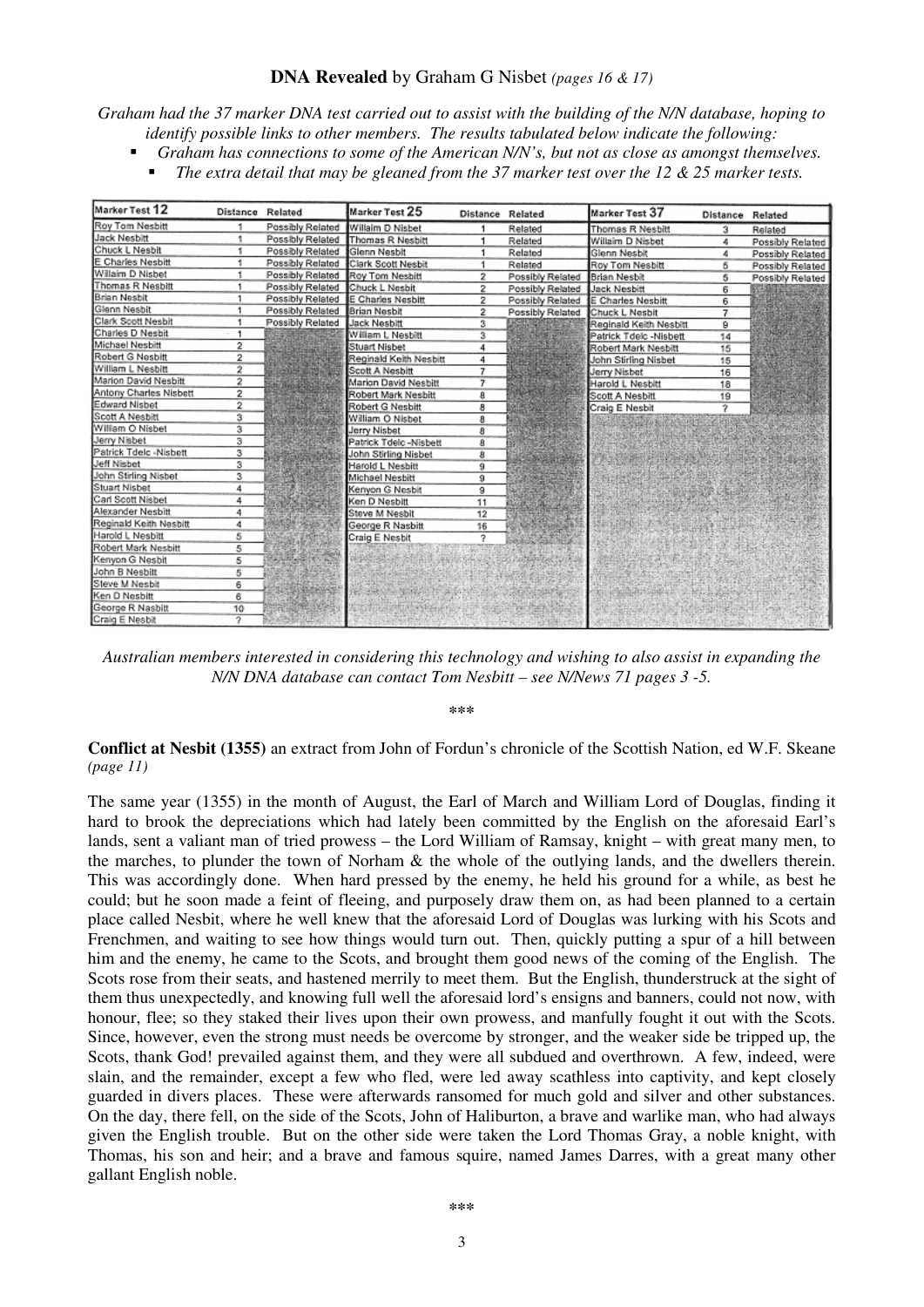## **N/N Connections with Nelson's Trafalgar** *(pages 20 & 21)*

*In past editions of The N/News the N/N connection to Lord Horatio Nelson (of Trafalgar fame) was Frances (Fanny) Nisbet. However our clan chief, Mark Nesbitt and UK Newsletter Editor, Graham G Nisbet have identified several other N/N's involved in the Battle of Trafalgar. This information was found at http://www.nationalarchives.gov.auk/trafalgarancestors/*

The details are:

Peter **Nesbitt** aged 36, born Stirling, Scotland was part of Admiral Nelson's Division aboard HMS Britannia. Rank/Rating: Landsman Ship's pay book number: (SB 349) Catalogue reference: ADM36/15996

John **Nisbett** aged 26, born Sunderland, Durham, England was part of another Division captained by Vice Admiral Collingwood aboard HMS Royal Sovereign. Rank/Rating: Caulker Ship's pay book number: (SB 330) Catalogue reference: ADM 36/15755

**\*\*\***

*Below is a message from the N/N Society –UK homepage guestbook from the owner of the baronial title "Baron of Dirleton" as was reported as being available for purchase in N/News 76 page 3.* 

Thursday 07/14/2005 (14-July-2005)

**Name:** The Baron of Dirleton

**Subject:** The Nisbet HomePage

Congratulations on a beautiful and refined site. May the Clan Nisbet continue from success to success. Camilo Agasim-Pereira of Fulwood and Dirleton, The Baron of Dirleton

**\*\*\*** 

**John Nisbet - jockey**  John Nisbet (pictured above) retired as a jockey in July 2004. He began as an apprentice in Sydney in the 1980's and won the Sydney apprentices premiership in the 1983/84 season with 38.5 winners. John has been based in Canberra since 1991, and his crowning achievement came in 2001/2002 when he won the Canberra premiership with 32 winners among a total of 64 for the season. In 2002 he also recorded his personal best of five winners in a day at a Canberra meeting. John, who had also ridden successfully in New Zealand and Mauritius, retired with more than 700 career wins to his credit. He is now a horse trainer.

*The personal notice (below) was spotted in the Herald Sun of 22 September 2005.* 

TAKE NOTICE that RICHARD<br>NISBET ELLIS, the Executor<br>named in the Will dated 24th<br>November, 1995, of<br>MARGUERITE MILLICENT MARGUERITE MILLICENT<br>ELLIS, deceased, late of 5<br>Berenice Terrace, Toorak, 3142<br>Widow, will 14 days after the<br>date of publication of this<br>advertisement apply to the advertisement apply to the<br>Supreme Court-of Victoria for a<br>Grant of Probate of that Will.<br>JESSOP & KOMESAROFF PTY... Solicitors of 19 Horne Street,<br>Elsternwick, 3185.



## **NETWORKED N/N's**

Any N/N's with a connection to the Orkneys will be interested in this site, being "Orkney related links" and is found at: *http://www.orknet.co.uk/links.htm* with some of the genealogies holding many N/N entries.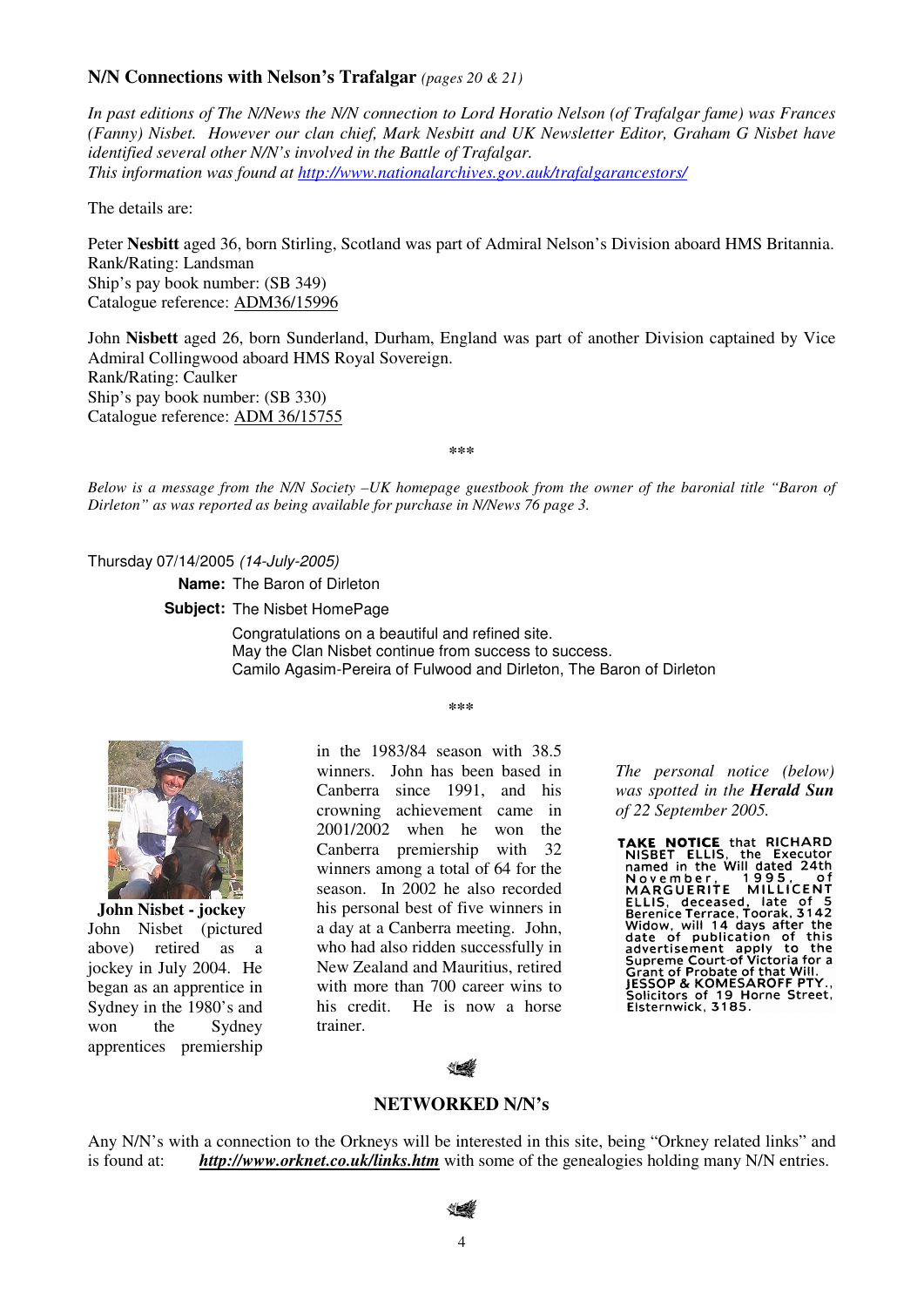## **N/N's IN THE NEWS**

### **Victorian VCE articles**

*A few N/N's undertaking VCE studies appeared in supplements in both the Herald Sun & The AGE during December & January. Wednesday December 14 included listings of "high achievers", where the N/N's reported were:* 

> James Nesbit from St Kevin's College Toorak Lauren Nisbet from Ringwood Secondary College

> > **\*\*\***

*The Herald Sun of Monday, January 16, 2006 p.5 carried the following article.* 

#### **High hopes but an anxious wait** Milanda Rout

THE nail-biting wait for these VCE graduates is almost over.

The six friends from Ringwood Secondary College are among thousands who will tonight find out whether they got into their chosen university or TAFE courses.

Year 12 graduate Lauren Nisbet is anxious to find out if she will get into her first preference to study medicine at Monash University.

"I love helping people and I love learning," she said of her career choice to be a GP.

Lauren said she was pleased with her interview for the course and is hoping her 98.25 ENTER score will get her a spot.

The 17-year-old is planning to spend today trying not to think about tertiary offers. "I am going to the Australian Open with friends so that should take my mind off it," she said.

Classmate Trevor Barkla, 18, said he was quietly confident he would get into his chosen course.

His ENTER ranking was above the score needed to get into a double degree in maths and computer science. Stephanie Briscoe also has a nervous wait ahead of

her.

The 18-year-old wants to study architecture at Melbourne University.



High hopes: Lauren Nisbet, Jackie Holland, David Salisbury, Stephanie Briscoe, Nabil Seery and Trevor Barkla.

Picture: Ron Wells

"I loved it (architecture) since I was little and we had an extension at our house," she said. Stephanie said she would pick up a copy of the newspaper on the way home from work today.

"I like looking it up by myself because it is a bit nerveracking when other people are around," she said.

**\*\*\*** 

*Finally, late on Monday, January 16, 2006 the first round of tertiary offers were listed, where the N/N's reported were:* 

> S E Nesbitt of Frankston who was offered Education-Primary at Melbourne University L C Nisbet of Croydon who was offered Medicine/Surgery at Monash University

*Congratulations to those noted above and best wishes for every success with their studies into the future.* 

## **SOCIAL NEWS**

**Christmas Gathering** held December 10, 2005: Some 23 members and associates most heartily enjoyed the opportunity to congregate at 'St Abbs', Balwyn North. We were once again blessed to hear Mr Bill Walker on the bagpipes, Mr Ray Sharp on the piano and listen to the wonderful voice of Mr Robert Dugdale, a gifted tenor, who is training under Ms Margaret Nisbett. Lauren Nisbet presented a clarinet piece and Travis Nisbet presented several flute pieces, accompanied on the piano by Lauren Nisbet. A sumptuous banquet was then enjoyed by all, interspersed with a grand monster raffle.

*On behalf of all members I would take this opportunity to once again thank the members of the Social Committee for arranging the gathering and Ian & Joy Nisbet for hosting the gathering. Your support for the raffle is also appreciated (\$201), allowing further development of the Society and its activities.*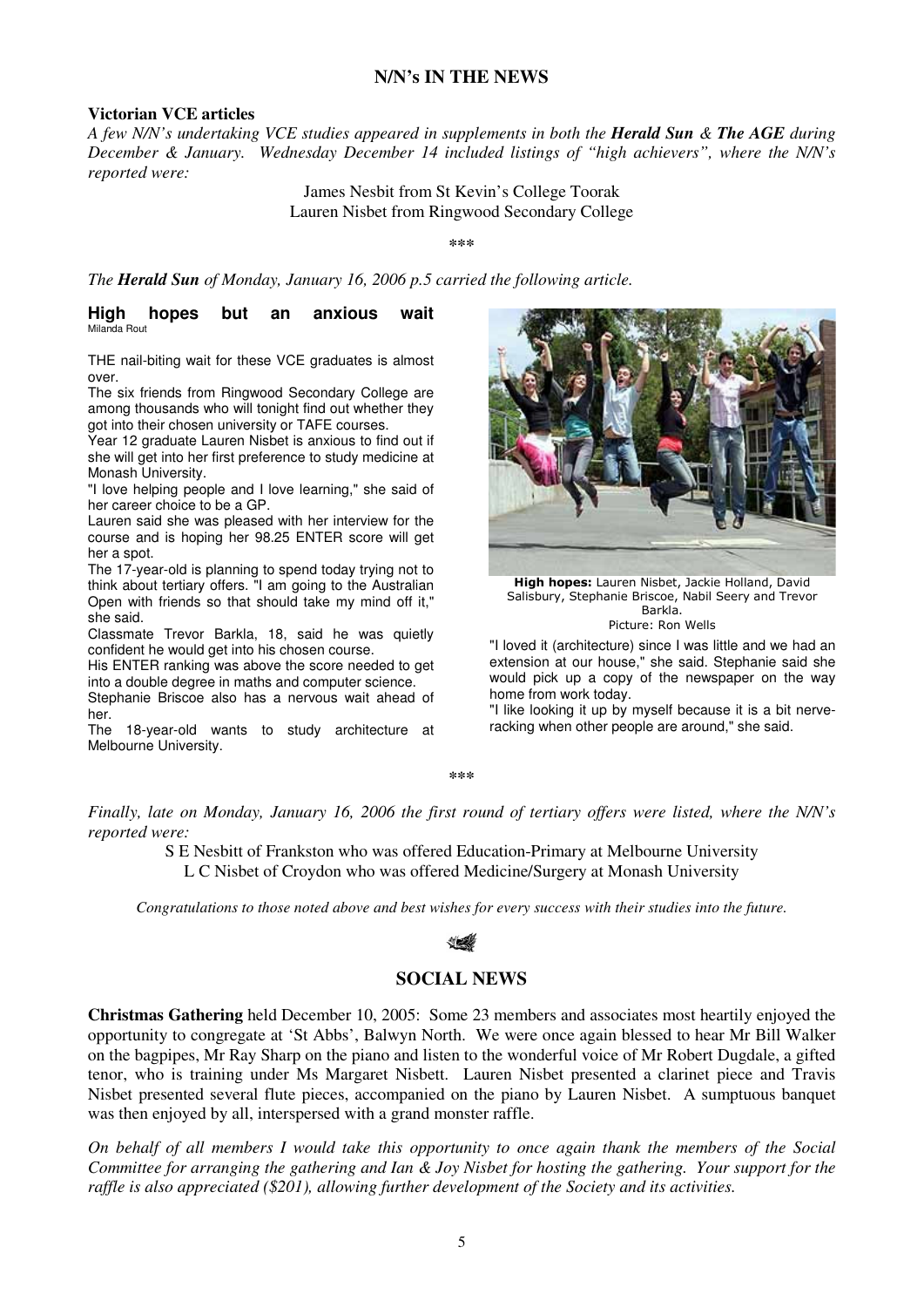**The N/N Society – UK Gathering 2006** 

*The N/N Society - UK is to hold their bi-annual gathering in the Royal Burgh of Kilmarnock, Scotland on 13th May 2006.* 



# **FOUND**

Ian Clarke recently came across this item.

In the book by John A.O'Neill titled 'THE CHURCH ON THE HILL - Presbyterianism in Kew, 1874-1974', reference is made on page 29 to a **Rev. T. Nisbet** -

"At a Board meeting in October 1898 Mr. Campbell reported that the ladies had collected the amount of 32 pounds, to be allotted as follows -

14 pounds, 14 shillings for Minister's Gown

7 pounds for presentation to the Rev. G.H. Balfour, and

 3 pounds for presentation to the **Rev. T. Nisbet** - Moderators during the vacancy. The balance to cover expenses of the Conversazione to welcome Mr. Barnaby."

**("Conversazione"** is a social gathering for discussion of the arts and literature)

And on page 36 headed 'Chapter Notes' -

"**Rev. Thomas Nisbet**, D.D. Born in Glasgow and educated in Edinburgh. First settled at Presbyterian Church, Orange, N.S.W., 1883-1890, then Hawthorn, Melbourne, 1890-1898, and St. Paul's Presbyterian Church, Brisbane until 1904, when he was called to the First Presbyterian Church at Otago, Dunedin, New Zealand, the largest Church in Australasia at that time. There he died in 1920."

# **THE WANTED LIST**

*The following entries are taken from the N/N Society – Australia homepage guestbook and so can/should be responded to from within the guestbook. Should you not have access to the internet but wish to contact any of the authors please direct you request for contact details to our secretary.* 

## On Monday, 17-Oct-2005

Stella E.Hull nee Nisbett - from Dicky Beach. Caloundra. Qld 4551 wrote: Have just stumbled across the web-site. Great!!.My family comes from Glasgow originally. Can't get much info. gr-parents were Robert Nisbet & Elizabeth Stirling McLelland. Married June 1906 in Uddingston Lanarkshire. Will be keeping in touch with things now. Once again a "Great Site".

**\*\*\***

# On Sunday, 25-Dec-2005

Russell Nisbet nisbets@westnet.com.au) - from Perth, Western Australia wrote: Wishing all the clan a merry xmas & happy new year. Born in Dunedin 1943, moved to Australia about 35 years ago. Great site. Cheers

*Correspondence with Russell since indicates that he is keen to hear from anyone in Dunedin, NZ and will respond to all replies.* 

**\*\*\***

# On Monday, 26-Dec-2005

Susan Reakes nee Nisbet - from Gippsland, Vic wrote:

I am originally from Deniliquin NSW. As my g grandparents who emigrated from Ayrshire in Scotland had at least 9 children there are a lot of Nisbet descendants in that area. Is there anyone who might be related to me?

*And again*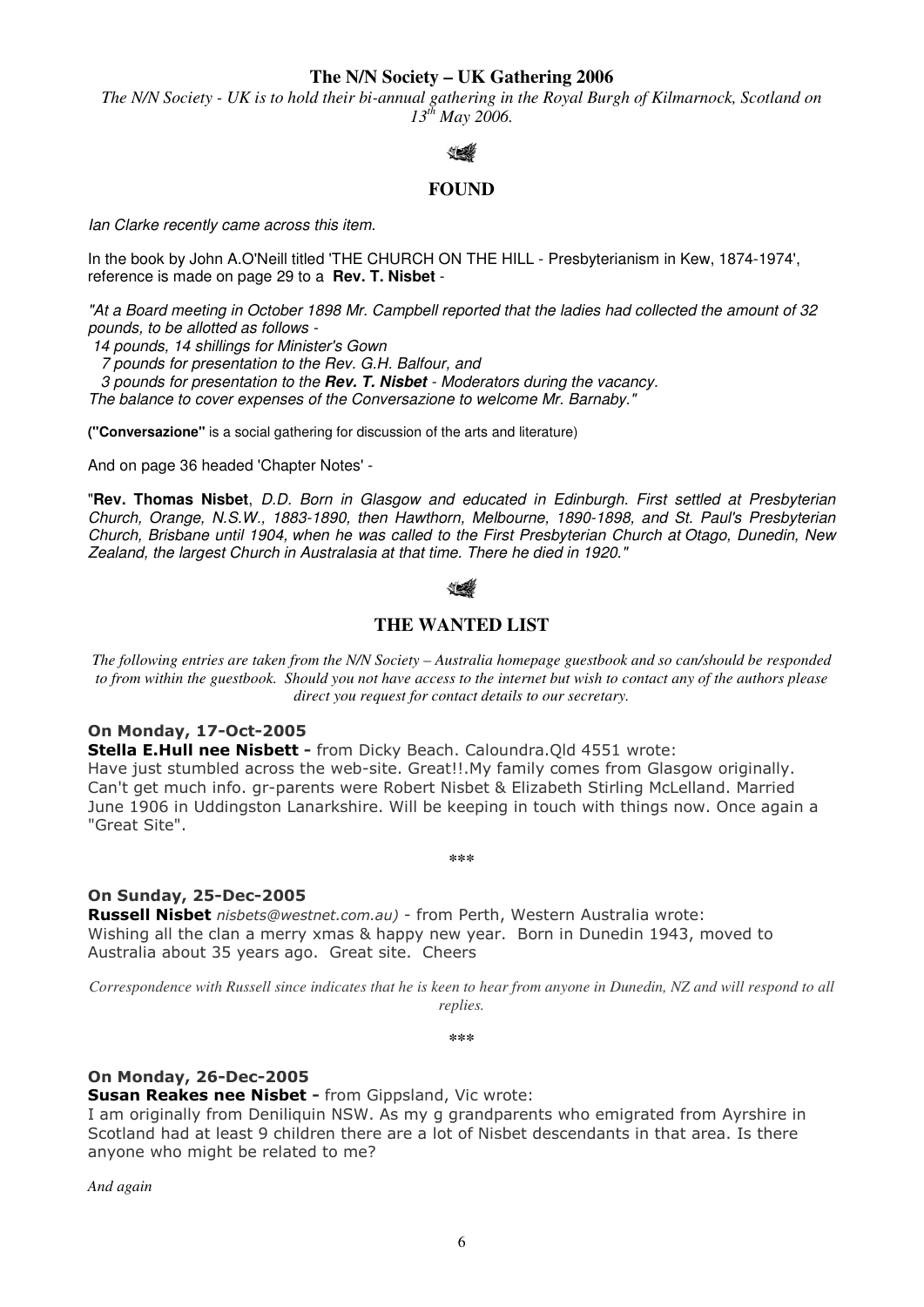### Saturday 01/07/2006 (07-January-2006)

**Name:** Susan Reakes (nee Nisbet)

**Subject:** Mauchline Nisbets

**E-Mail:** susie\_54@hotmail.com

I have just joined the Australian Nesbit/Nisbet Society. My g. grandparents William and Jane came from Mauchline, Ayr, Scotland and emigrated to Australia circa 1861. They settled in Deniliquin NSW and started a sheep farm which remained in the Nisbet family until a few years ago.

**\*\*\***

Sunday 01/01/2006 (01-January-2006)

**Name:** Matthew Nisbet

**Subject:** Inquiry

**E-Mail:** mrspuss@ihug.co.nz

I am interested in the name 'Carrick' that runs in our family. It may be of additional interest that 'Lloyd Carrick Nisbet' served in the RNZN as a MTL Commander in WW2, laying the buoys to guide the D Day Fleet, operating Omaha Beach and being Harbour Master for the Mulberry Wharf at the same location. There was talk of a VC nomination, however a small publication by the NZ Military records his memories. Is there any record of Nisbet Military &Naval history?

### **FAMILY SNIPPETS**

Anne & George Udvardy advised of a busy year (2005) of retirement – "Retirement is wonderful". They have been travelled overseas as well as trekking interstate to play some golf. They are looking forward to a little quieter 2006.

**\*\*\*** 

Margaret Curtis advised that her son, Craig received his PhD during the year.

**\*\*\***

Chairman & Newsletter Editor, Gary Nisbet, recently took a break and walked the Overland Track in Tasmania (Cradle Mountain to Lake St. Claire).

# **OBITUARY**

We have been advised of the passing of Mrs Marguerite (Rita) Ellis, nee Nisbet died at the age of 99 years 4 months in late 2005. She was the last Nisbet link of her generation in this line of Nisbets.

*Our belated condolences to her family.* 

### **STOP PRESS**

The upcoming major events are:

- Feb 11 Paeroa Highland Games & Tattoo, Paeroa Domain, NZ.
- Feb 12 20<sup>th</sup> Annual Berwick Highland Games, Akoonah Park, Berwick, Vic.
- Feb 26 4<sup>th</sup> Annual Scottish Pipe & Drum Competition, Moss Vale Showgrounds, Moss Vale, NSW.
- Mar 5 2006 Ringwood Highland Games, Maroondah Secondary College, Croydon, Vic.

Mar 19 Geelong Highland Gathering, Queens Park, Newtown, Geelong, Vic.

**\*\*\*** 

**The Scottish Resource Centre** is now open and can be found at "THE CELTIC CLUB",

*Level 2 , 316-320 Queen Street, Melbourne* 

*Office Hours: 10:00am – 3:00 pm Monday to Friday* 

*Phone: 9670 6766 (O/H) or 9787 5961 (A/H)* 

**\*\*\*** 

#### *N/News articles wanted*

*Your assistance in providing articles for future editions of The N/News is always appreciated by both the editor and other members of the Society. Please forward them to the editor or via the homepage.*